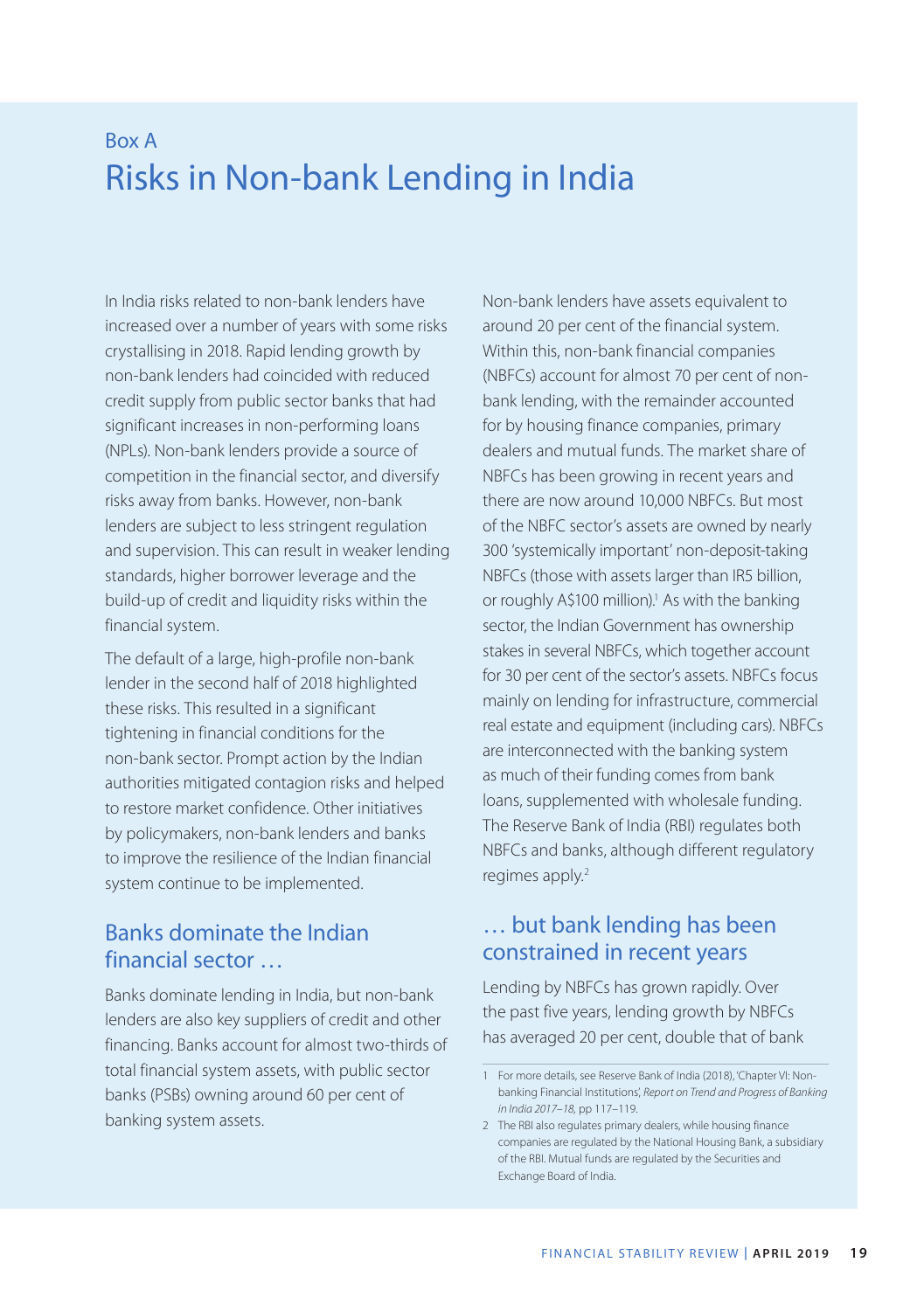lending (Graph A1). With this, the share of total credit provided by NBFCs has risen to more than 15 per cent in 2017, up from around 10 per cent in 2007. NBFCs have been able to grow their lending rapidly as lending by PSBs has been constrained. A significant rise in bad debts at PSBs over much of past decade led the RBI to require PSBs to clean up their balance sheets, which weighed on their capacity to lend.



The PSBs' financial stress emerged out of a decade-long boom in private infrastructure investment in India, beginning in the mid 2000s.3 PSBs were very active in funding this spending, as well as expansions in the mining and steel sectors. However, they weakened lending standards, which, combined with cost over-runs on many projects, led to a significant deterioration in the asset performance of PSBs.<sup>4</sup> NPLs and restructured loans rose sharply at the PSBs, in contrast to private banks (Graph A2). In turn, this put considerable pressure on PSBs' profitability and capital positions.



Growing financial stress at PSBs resulted in numerous policy measures over several years. The RBI tightened prudential rules on asset classification and provisioning;<sup>5</sup> imposed sanctions, including lending restrictions, on weak banks (mainly PSBs);<sup>6</sup> and conducted an asset quality review of major banks (including all PSBs). The Indian Government injected capital into the PSBs and implemented measures to improve PSB governance.<sup>7</sup> A new insolvency and bankruptcy regime was introduced, together with new powers for the RBI to force large NPLs to be resolved through insolvency.<sup>8</sup>

These measures increased NPL transparency, strengthened the regulatory framework more

<sup>3</sup> For more details on this boom, see Chong S and E Poole (2013), 'Financing Infrastructure: A Spectrum of Country Approaches', RBA *Bulletin*, September, pp 65–76.

<sup>4</sup> See Mundra S (2015), 'Indian Banking Sector: Emerging Challenges and Way Forward', Lecture organised by State Bank of Mysore, Bangalore, 29 April.

<sup>5</sup> For more details, see IMF (2017), 'Financial System Stability Assessment for India'.

<sup>6</sup> Under the Prompt Corrective Action (PCA) framework. For more details, see Archarya V (2018), 'Prompt Corrective Action: An Essential Element of Financial Stability Framework', Speech at the Indian Institute of Technology, Mumbai, 12 October.

<sup>7</sup> The first plan announced in mid 2015 envisaged a capital injection of IR1.8 trillion, with the government providing one-third of the funds (and the rest sourced from private investors and asset sales). A second recapitalisation plan was announced in late 2017, worth around IR2.1 trillion, with two-thirds coming from the government. More recently, the government obtained parliamentary approval to inject a further IR400 billion into PSBs.

<sup>8</sup> To speed up default resolution, in February 2018, the RBI also instructed banks to begin insolvency proceedings for large corporate clients within 180 days of the first missed payment, unless an agreed resolution plan was in place. Recently, the Indian Supreme Court ruled that the RBI did not have the power to issue these industry-wide instructions (but could compel banks to take such action on a case-by-case basis).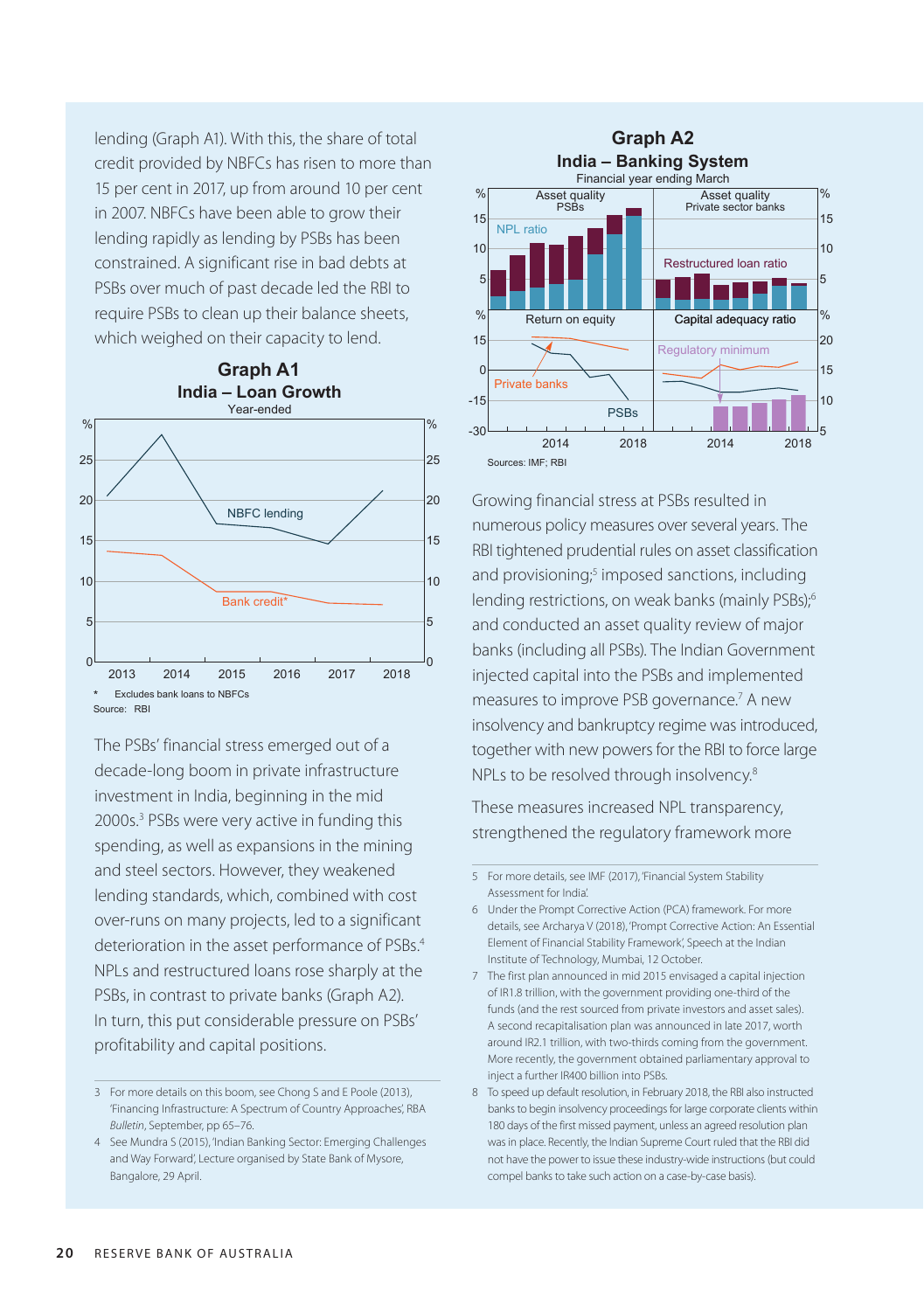generally, and facilitated the clean-up of banks' balance sheets, especially at the PSBs. However, the improved recognition of banks' large stock of bad debts weighed heavily on their profits and capital. Together with the lending restrictions on the weakest banks, this resulted in a pronounced slowdown in bank lending.

# Partly as a result, non-bank lending grew rapidly

NBFCs were well positioned to capitalise on PSBs' reduced lending as it coincided with increased availability of cheap funding. In 2016, the government of India withdrew the legal tender status of the country's two highest denomination banknotes to address counterfeiting and promote the formal financial system over the use of cash. This led to a sharp increase in the assets under management of mutual funds (Graph A3). This in turn led to increased investment by mutual funds in debentures and commercial paper (including that issued by NBFCs). Shortterm interest rates fell.<sup>9</sup> Accordingly, NBFCs were able to materially increase their short-term



wholesale borrowing, at relatively low interest rates, to increase their lending (Graph A4).10



Sources: RBA; RBI

# But vulnerabilities also rose …

However, the boom in lending resulted in a buildup of vulnerabilities in the NBFCs, including:

- **•** increased credit risks from lending mainly to real estate and infrastructure companies for long and complex projects, which had earlier weighed on PSBs. Some credit assessment and monitoring was undermined by firms' complicated corporate structures and perceptions of implicit guarantees, such as for firms backed by government-related entities.
- **•** higher liquidity and interest rate risks, from greater use of short-term wholesale debt to fund longer-term loans.
- **•** higher contagion risks in the financial system, because wholesale funding is mainly provided by other financial institutions.

<sup>9</sup> For more details, see RBI (2017), 'Impact of Demonetisation on the Financial Sector', RBI *Bulletin*, November, pp 7–20.

<sup>10</sup> For more details, see RBI (2018), 'Box VI.1: What Explains the Robust Credit Growth of NBFCs?', *Report on Trend and Progress of Banking in India 2017–18*, pp 121–122.